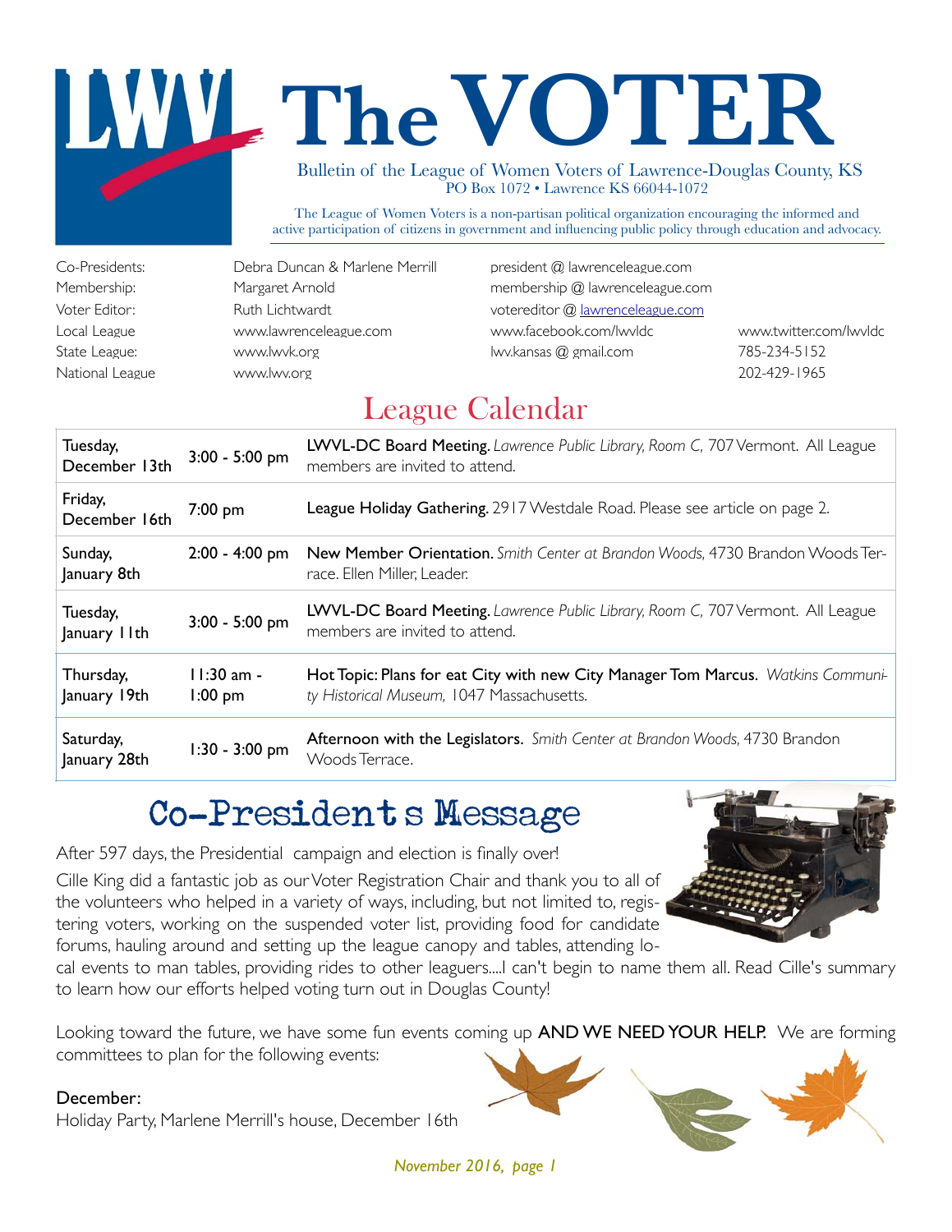#### January:

New member welcome and mentor committee. We are trying to establish a mentoring program for new members. If you have any suggestions or ideas this may be the committee for you! January - Afternoon with State and County elected officials.

#### February:

We are going to have a birthday party to celebrate:

- Women's History Month
- LWV 97th anniversary
- Susan B Anthony's Birthday

#### March:

Helen Fluker Open and Accessible Government Award Luncheon

St. Patrick's Day Parade! Suffragettes over the decades! We are planning on entering the parade, not with a float, but walking or riding in antique cars. Help us plan!

#### April:

Annual Meeting - Sunday, April 23rd (tentative) Mabel Stucky Memorial Scholarship



## Upcoming Events!

#### Holiday Gathering

As we look forward to December, mark your calendars for the League Douglas County/Lawrence League holiday gathering. It will be December 16 Friday evening at 7 PM. The address is 2917 Westdale Rd (West from Crestline onto Westdale and proceed through 4 curves of road. House is on South side of street) Bring a snack or treat to share and something to drink. I will have coffee and tea available. *- Marlene Merrill*

#### January Hot Topic

Start collecting questions to ask our city manager. If you wondered about the Parks and Rec master plan, what the city is doing to attract businesses here, or what is happening at the water treatment plans then mark your calendar for the League's January Hot Topic. It will be January 19 Thursday at the Watkins Museum downstairs room at 11:30 for conversation with the program at noon. Tom Markus

the City Manager will have some comments to make and then will be open to questions.

Tom Markus began his service to the

City of Lawrence in March 2016. Tom previously served as the City Manager for Iowa City, Iowa and several management positions across the Midwest. Markus has a bachelor's degree in Business Administration with a core curriculum in Finance and Urban and Regional Studies from Minnesota State University. He has a Master of Public Administration degree from Roosevelt University in Chicago, Illinois. He is a Credentialed Manager with the International City/County Management Association and attended the Program for Senior Executives in State and Local Government at Harvard University. With over 40 years of municipal experience, Tom believes that public service is a calling and a choice to serve a community.

## Welcome New Members!

We have two new members this month, Sally Kelsey and Judith Dutton. Please welcome them!

## Land Use Committee

The Land Use Committee did not meet in November. Due to declining membership, the Board has been discussing the future of this committee. For those of you who don't know what it does, each month the

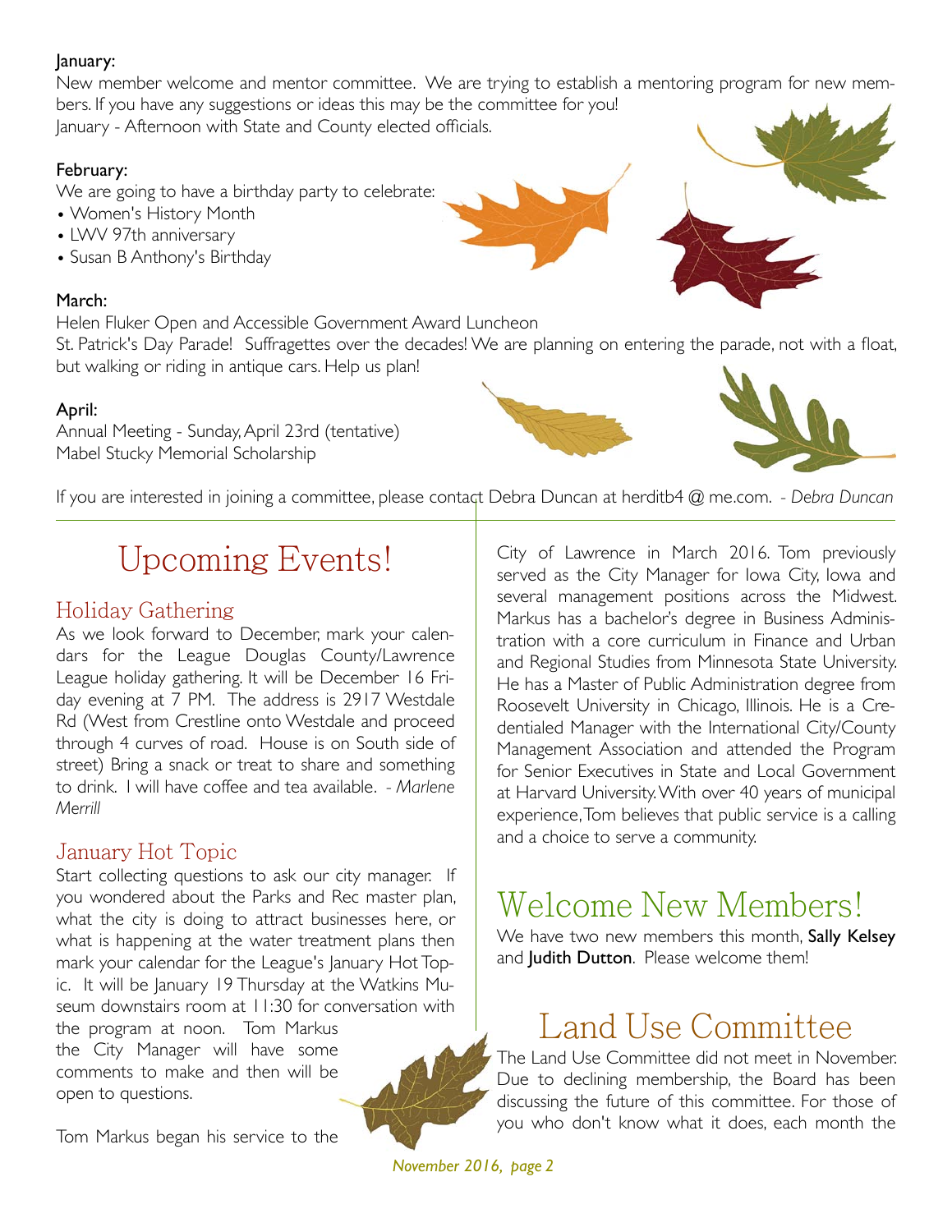

Committee meets to review agenda items and staff recommendations for the Lawrence Douglas County Metropolitan Planning Commission https://

lawrenceks.org/boards/lawrence-douglas-county-metropolitan-planning-commission/

Description: The Commission's primary function is the preparation, adoption, and maintenance of long-term comprehensive land use plans to guide the future development of Lawrence and Douglas County. Another function of the Planning Commission is to study the appropriate zoning ordinances and subdivision regulations and to make recommendations to the City Commission and Board of County Commissioners



concerning amendments both to the text and districts. Kansas planning laws also authorize the Planning Commission to recommend development plans for public facilities, capital improvements, urban renewal, environmental sanitation, and area beautification. The Planning Commission also acts as the City's Metropolitan Planning Organization which allows the City to apply for

transportation program monies.

The Committee determines whether to write letters of recommendation or support on these items; often (if the Planning Commission approves an agenda item) continuing on with additional letters, or testimony, before the City Commission.

The Land Use Committee has been part of the lWVLDC's work for decades, and, in fact, was instrumental in establishing Lawrence's zoning laws. Betty Lichtwardt has been the driving force behind the-Committee, with membership varying over the years. Unfortunately Betty is no longer able to participate, but the Board feels the Committee is important and should continue. It normally meets

once a month at 7 pm on Saturday night, and we believe the meeting time is the primary reason behind the membership decline. If you are interested in urban planning, or want to know what is really happening in Lawrence and Douglas County, this is the

Committee for you.

The next Planning Commission meeting is December 12th, which means the Land Use Committee will meet sometime between the 8th and the 11th. The meeting



time will be negotiable. If you are interested in attending or would like additional information, please contact Alan Black at ablack @ ku.edu. *- Debra Duncan*

## Lawrence Pedestrian Coalition

The Coalition met on November 9. Gary Webber presided.

Several questions about sidewalks were discussed: Does state law require home-owners to be responsible for sidewalk maintenance? Who is liable when there are accidents caused by inadequate sidewalks? Who is responsible for shoveling snow on sidewalks?

The City is creating a Transportation Commission. There will be one member representing the interests of pedestrians. Some members of the Coalition will apply for the Commission.



There was brainstorming about objectives for 2017. One is to make pedestrian issues a part of the City's strategic plan. There will be an election of City Commissioners in November 2017. The Coalition will support candidates who support its interests.

The next meeting of the Coalition will be on December 14 at 7:00 p.m. in Meeting Room A of the Lawrence Public Library. *- Alan Black*

## Voter Service Report

League members spent over 25 hours visiting 90 of the 143 suspense listed voters in Douglas County the weekend before the November 8 general election. We left a flyer with everyone which explained the ways that they could sub-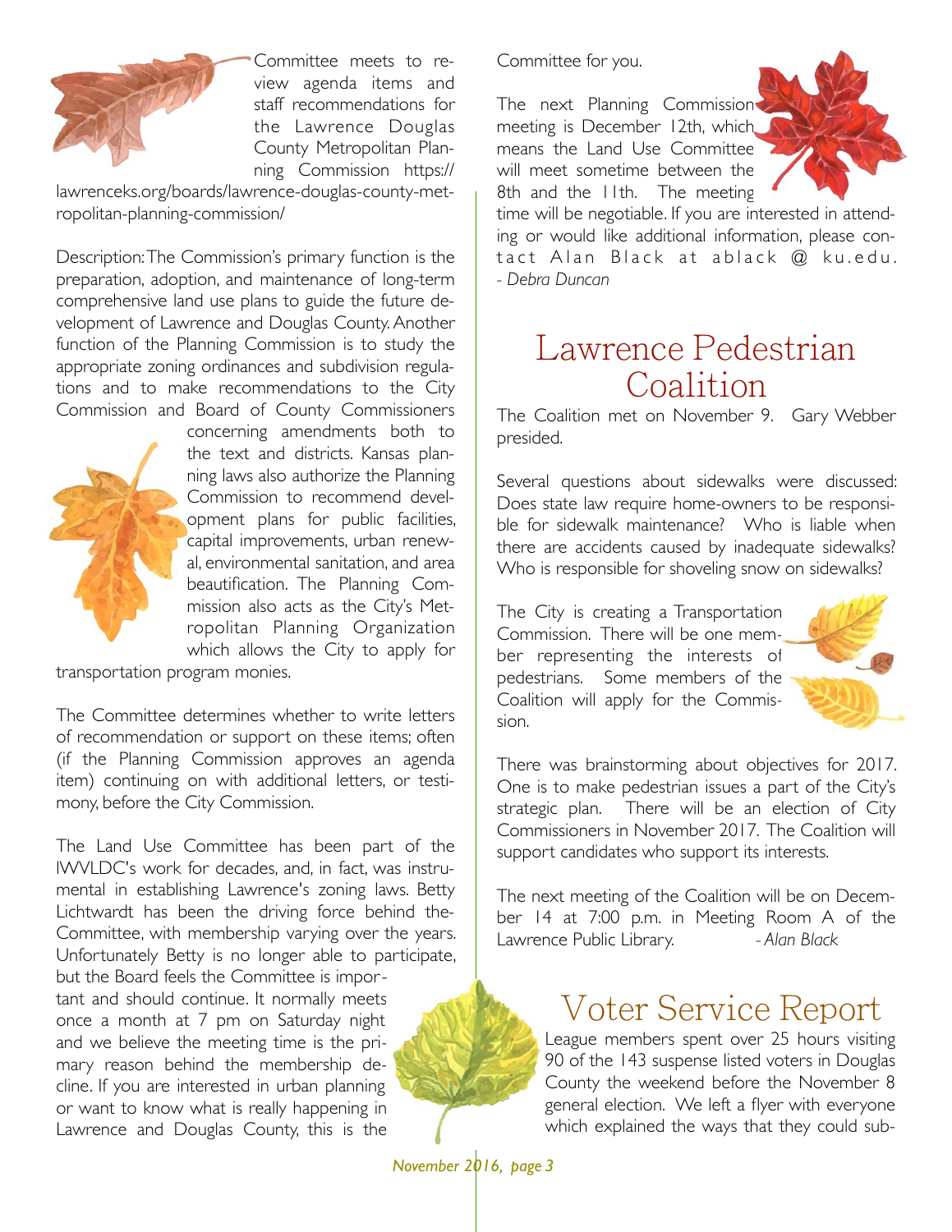mit their proof of citizenship documentation in order to finish their voter registration and have their vote counted. We thank Sharon Brown, Lynne and Lauralyn Bodle, Tamara Cash, Marjorie Cole, Audrey Kamb-Studdard, Ann Carlin Ozegovic, Ellen Paulson, Thea Perry, and Melissa Wick for their citizen outreach.

Board members assisted with the East Lawrence Neighborhood Association Board Elections on November 14 for the second consecutive year. The neighbors cast 86 ballots. Melinda Henderson did an excellent job on designing the multiple ballots which gave every candidate a chance to have their name first, last and every position in between on the ballot and the technique for a triple check on the vote count.



Douglas County held their general election canvass on Thursday, November 17, giving vote tallies for every precinct and listing categories for the provisional ballots.

Of the 2,006 provisional ballots, 1,296 were either wholly or partially counted. This includes 17 voters who

provided proof of citizenship after the poll books were assembled but before the deadline, and 5 who voted in advance with their proof of citizenship in hand.

Of the 709 not counted:

217 were not registered in Douglas County (or anywhere in Kansas)

40 had not provided proof of citizenship

92 said that they registered on-line or at the DMV but did not show in the voter rolls

33 did not provide ID (when called, some did say that they wouldn't bother because the vote wasn't close)

24 had moved out of county more than a month before the election

2 Advance ballot was returned by postal service

297 Registered in another Kansas county

4 Felony but hadn't reapplied

1 came in after the polls were closed

*- Cille King*

## Highlights of the October Board Meeting

October 11, 2016, Lawrence Public Library

Present: Debra Duncan (Co-President), Marlene Merrill (Co-President), Cille King (Vice President), Sharon Brown (Secretary), Margaret Arnold, Ann Carlin Ozegovic, Tamara Cash, Janice Friedman, Kim Gibson, Carol Klinknett, Melissa Wick Absent: Marjorie Cole, Midge Grinstead

Guest: Marion Goodell

CO-PRESIDENT'S REPORT: Debra reminded the board about the State League Day to be held on Saturday, October 15 in Manhattan. Sharon will outline our Lawrence/Douglas County League activities this year.

Debra initiated a discussion about the Land Use Committee. Betty Lichtwardt has served as an invaluable member of this committee for decades but is unable to continue. Alan Black is the present chair and meetings are held on Saturday evenings at the Merc, not a popular time for a meeting, affecting at-

tendance. Ideas for revitalizing this committee were discussed. Volunteers interested in land use issues are needed.

A holiday social is planned for December 15 at Marlene's home.

VICE PRESIDENT'S REPORT: Cille reviewed the scheduled voter registration events leading up to the last official day to register, October

18. She also announced these events related to the upcoming election:

A presentation on the history of candidate debates by Diana Carlin, Sunday, October 16, 2:00-3:30 p.m. at the Lawrence Public Library

The KTWU candidate forum for 2nd Congressional District, U.S. Senate, Monday, October 17, 7:00 p.m. on Channel 11

Community forum on Kansas courts featuring two current Kansas Supreme Court

justices, Marla Luckert and Carol Beier, discussing the Informed Voters, Fair Judicial Project, Tuesday, October 18, 7:00 p.m. at the

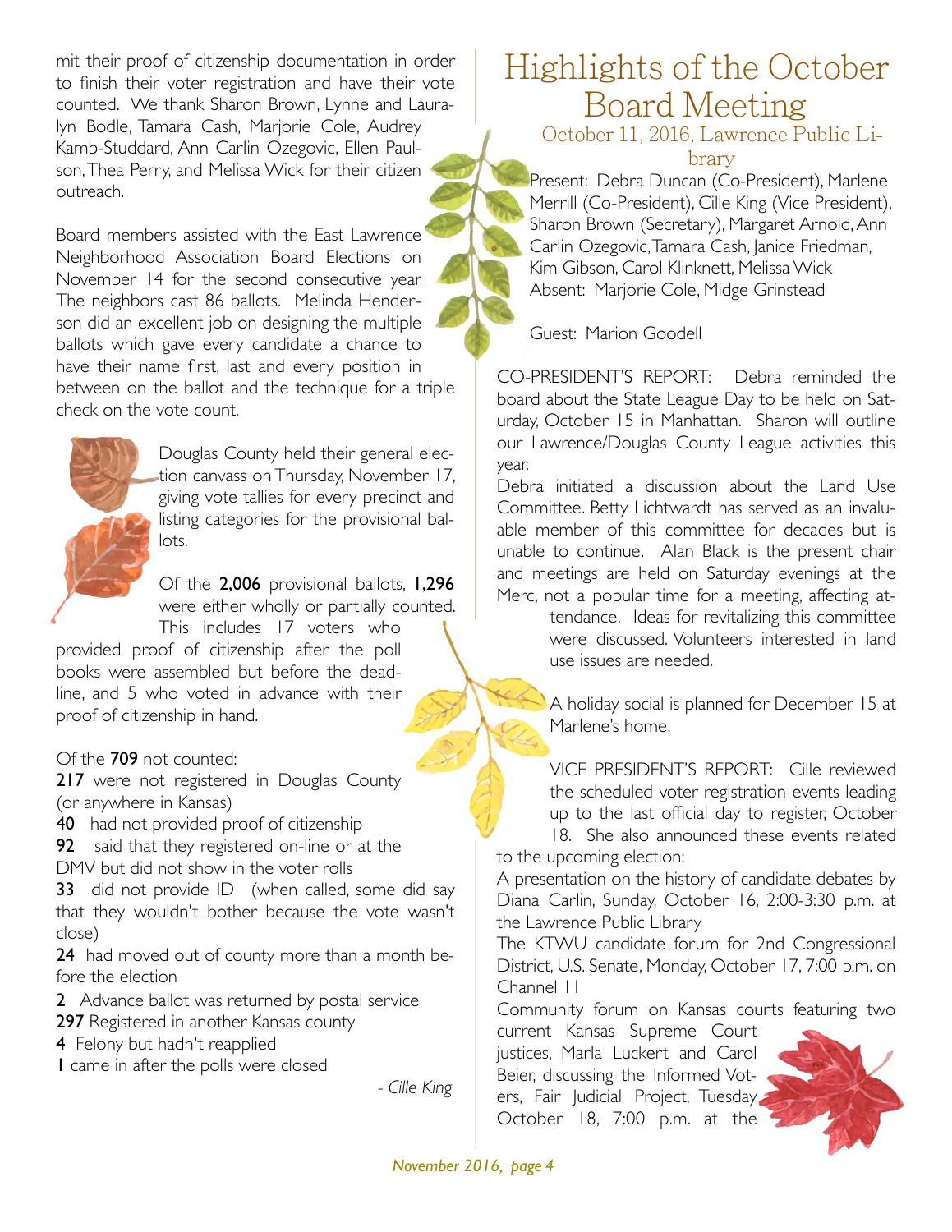MEMBERSHIP: Margaret announced the names of two new members, Mary Boatwright and Marion Goodell.

OLD BUSINESS: Debra asked for volunteers to help at the ELNA election on Monday, November 14.  *- Sharon Brown, Secretary*

## October Hot Topic: Kansas Supreme Court

Prior to the November election, LWV members and friends had the opportunity to get an inside look at the Kansas Supreme Court through the eyes of Justice Carol Beier and Justice Marla Luckert. The two justices spoke at a October 18 Hot Topic forum at the Carnegie Building in Lawrence. District Judge Sally Pokorny, appointed in 2009 by Governor Sebelius to serve as District Court Judge in Lawrence, moderated the discussion.

Both justices shared their backgrounds and inspirations for becoming attorneys. Judge Luckert, the first generation college graduate from her Goodland farm family, was inspired by the civil rights era and her reading of To Kill a Mockingbird.

Justice Beier was attracted to public service when in Catholic High School in KCK watching the Watergate hearings on TV. In 2000 Beier was appointed by Governor Bill Graves to the Kansas Court of Appeals where she served until being named to the Kansas Supreme Court to replace retiring Justice Bob Abbott in 2003.

Justice Luckert was appointed by Governor Joan Finney to the Third Judicial District Court in 1992. In 2000 she became Chief Justice of the Third Judicial Court and in 2003 she was appointed by Governor Bill Graves to the Kansas Supreme Court. She explained the importance of how judges are selected; the process by which cases reach the court; and how decisions are made. She also said how collegial the court is and how all seven members get along, with maybe some exceptions "during the heat of the argument."

Emphazing the importance of education, Justice Luckert lamented the fact that in a recent survey of college grads, 10% thought Judge Judy was on the US Supreme Court and one-third could not name two branches of government. In an effort to make the court more visible and accessible, the court "went on the road." During the past five years, they held sessions in various communities around the state. It proved very popular, demonstrated by as many as 350 people attending in Hiawatha and 700 in Hays.

Both Justices Beier and Luckert are active in the National Association for Women Judges (ivp.nawj.org), the organization who sponsored the Informed Voters, Fair Judges Project.

Afterword: On November 8, thanks to the voters of Kansas, and the work of the NAWJ and Kansans for Fair Courts, the five justices on the Kansas Supreme Court and six on the Court of Appeals were retained.

 *- Ann Carlin Ozegovic*

#### In Memoriam

Bill Arnold, a long time League member, died November 17, 2016. He was a retired KU professor of



sociology, active in causes advocating reform, especially in the area of criminal justice. He served the League as a board member, contributed to study sessions and attended all our activities, as well as always being there in more mundane ways, setups and cleanups, suppling refreshments, and importantly, bringing his wife, Margaret, a current board member, to meetings. We will sorely miss his friendly face and supportive comments.

Ruth Anderson Turney, 87 died at home in Lawrence, Kansas on October 9, 2016. Ruth was an active League member since moving to Lawrence with her husband, Austin, in 1994. Memorials may be made in her name to Church & Synagogue Library Association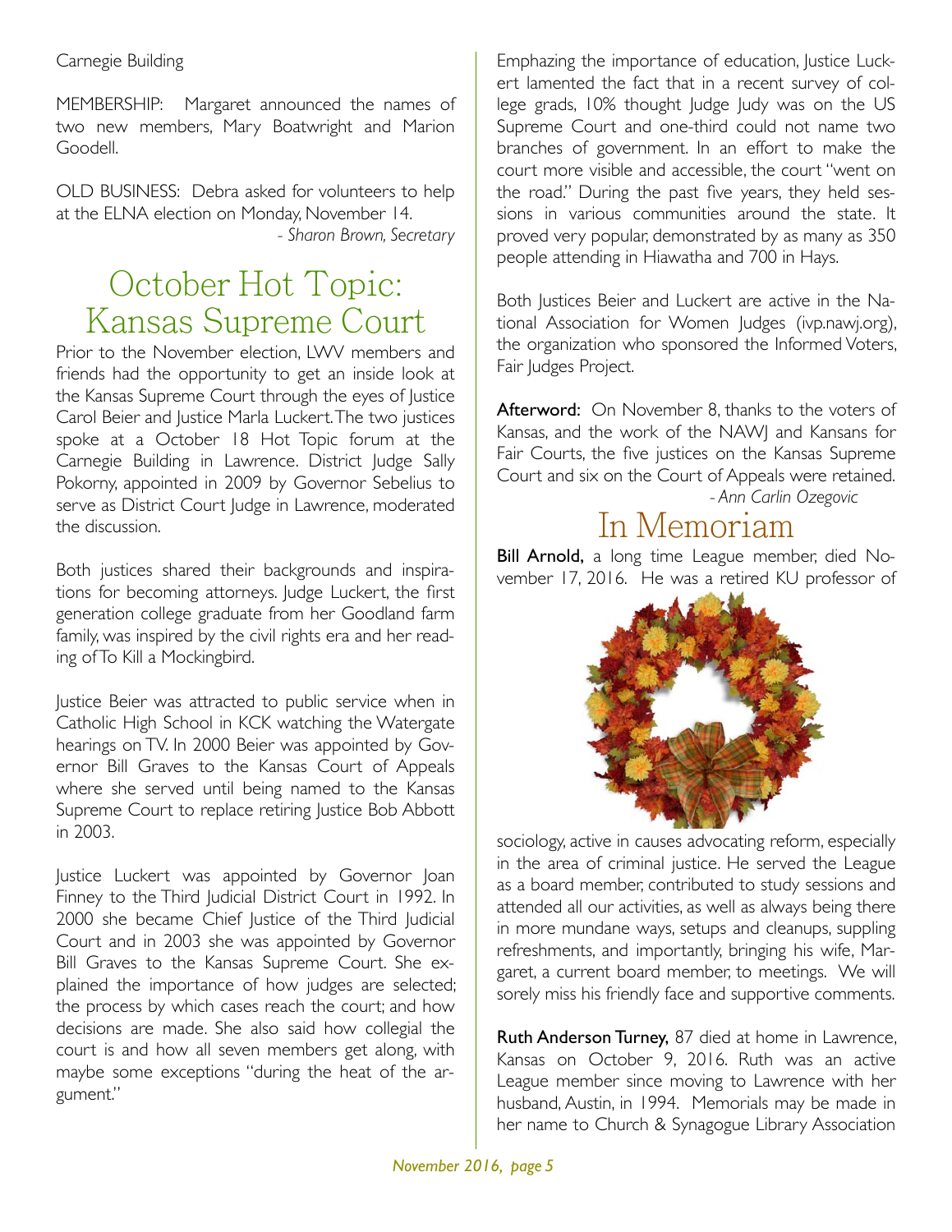or National Alopecia Areata Foundation and may be sent in care of the Warren-McElwain Mortuary.

#### Statement on Election Night Results 11/09/2016 | by Sarah Courtney

Washington, DC – The League of Women Voters president Chris Carson released the following statement on Tuesday night's election results:

"The League of Women Voters congratulates the American people for turning out to participate in our democracy.

"Unfortunately, in too many cases, voters had to overcome significant barriers that were erected by elected officials and other political operatives. These ongoing threats to voters' rights are unacceptable.

"This is the first presidential election in 50 years without the full protection of the Voting Rights Act. Thousands of eligible voters were purged from the rolls. Onerous voter ID laws prevented eligible voters from casting their ballots. We saw cases of misinformation and intimidation at the polls.

"We can and must do better. All year the League has worked in more than 700 communities, in every state, to register and help eligible Americans get ready to vote. In the 2016 election, more than 4 million people used our digital voter resource, VOTE411.org to find the election information they needed.

"The League of Women Voters will continue our work to expand participation in the election process and work to give a voice to all Americans."

25 ways to be more politically active http://www.cnn.com/2016/11/15/politics/ ways-to-be-more-politically-active-trnd/index.html



#### A Personal Letter to Save Suicide Prevention in the State of Kansas

Hello caring world:

My name is Scott Criqui. I am the newly elected board president of Headquarters Counseling Center (HQ). HQ is a National Suicide Prevention Lifeline crisis center that serves people from all over the state of Kansas. Our programs are operated by volunteer counselors. We answer more than 20,000 calls a year.

I am honored and humbled to serve as president in this very finically challenging time. I take this role to heart. I volunteered at HQ as a counselorand trainer for six years. In that time frame, I was also an intern

and paid staffer. With my background in human resource, I was asked to join the board when HQ needed to hire an executive director. I am also a donor and advocate for HQ and our clients.

Ever since a friend of mine killed himself in high school, I joined the caring fight to assist others that were feeling hopeless. Coming out as gay in the 90s, I know the value of a safe space...and how desperately important it is to those in need of a community. Being a survivor of sexual abuse, I understand the value of a listening and caring person.#IamHQ

My hundreds of hours on the phone, my hundreds of dollars donated, my limitless passion and caring, and my countless conversations with friends have not been enough. I need your help. HQ needs you. And more importantly, our callers need you.

Headquarters' future is uncertain and the path forward is dark, but that is when HQ has always been there. Supporting others at the darkest of times. And I know we, together, can carry this important agency forward into a better time. Donate online by visiting www.headquarterscounselingcenter.org Ask friends to donate. Share this message. Provide your ideas to me. Do it now.

This is the moment our mission is on the line. And, it will take all of us working together to answer the call!

On the line with you, Scott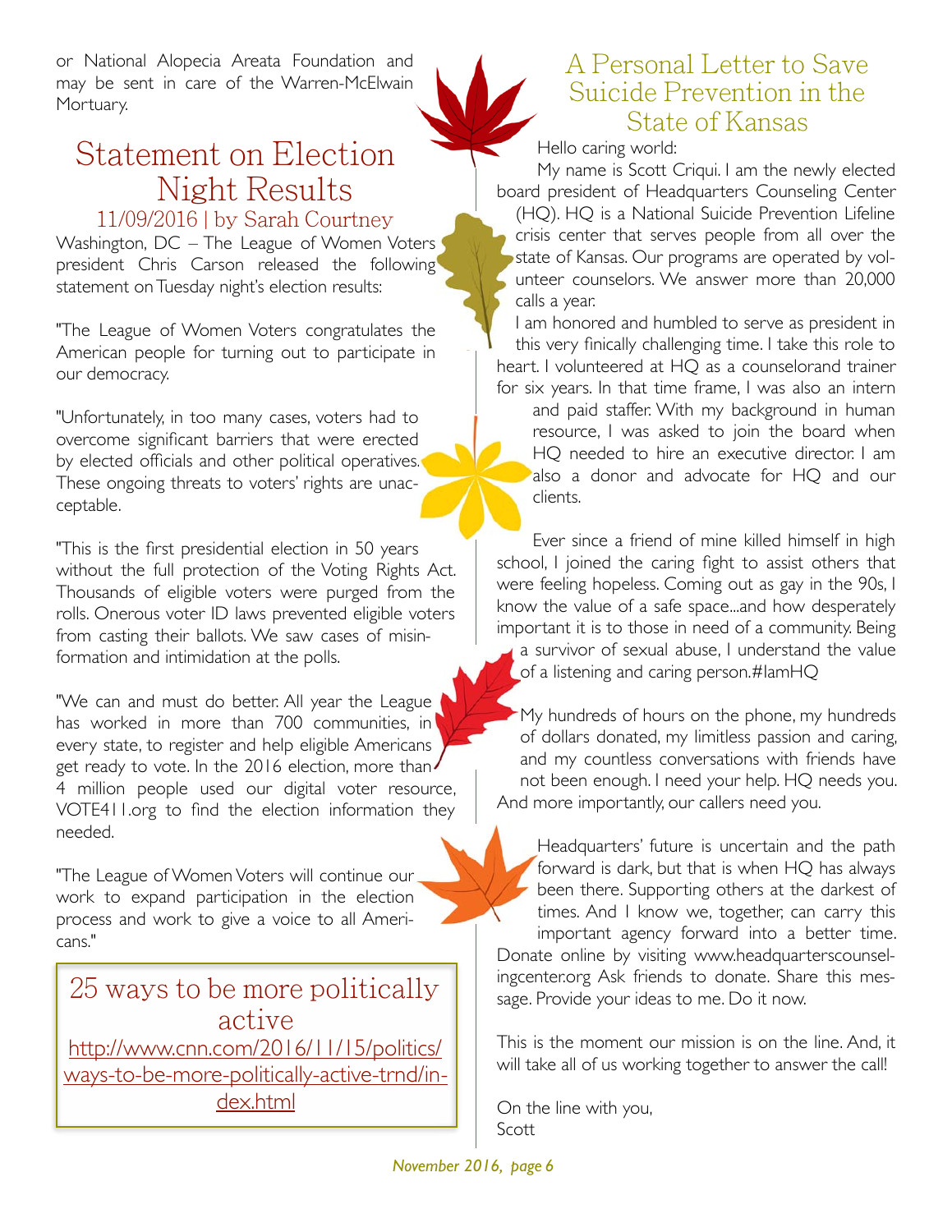

## **Make a Difference – Join/Support the League!**

Return this form with a check made out to LWV L/DC, and mail to LWV L/DC, PO Box 1072, Lawrence, KS 66044. (Membership is open to anyone who will be eligible to vote in the next November election. New or renewed memberships received now will expire March 31, 2018.) Date \_\_\_\_\_\_\_\_\_\_\_\_\_\_\_\_\_\_ \_\_\_\_\_ Renewing member \_\_\_\_\_ New Member. I heard about the League via (Facebook, Web Site, Friend, Other): \_\_\_\_\_\_\_\_\_\_\_\_\_\_\_\_\_\_\_\_\_\_\_\_\_\_\_\_ Suggested voluntary membership assessment:<sup>\*</sup> Approximate Household Income Individual membership Household membership Student\*\* 29 Under \$25,000 \_\_\_\_\_\_\_\_\_\_\_ \$20 \_\_\_\_\_\_\_\_\_ \$35 \$25,000 to \$50,000 \_\_\_\_\_\_\_\_ \$35 \_\_\_\_\_\_\_\_ \$55 Over \$50,000 \_\_\_\_\_\_\_\_ \$55 \_\_\_\_\_\_\_\_ \$85 Sustaining member \_\_\_\_\_\_\_\_\_\_\_\_\_\_ \$100 \_\_\_\_\_\_\_\_\_\_\_\_\_\_\_\_\_ \$150 Life member (of 50 years)  $\frac{1}{2}$  \$0 \* Our membership assessment supports the National and State Leagues at \$50/member (\$32 National and \$18 State). \*\* High school or postsecondary student enrolled at least part time in an accredited institution. \_\_\_\_\_ I am not a member, but would like to support the League with my contribution as indicated below. I have enclosed a contribution of \$ \_\_\_\_\_\_\_\_\_\_\_\_\_\_ for the League General Fund. I have enclosed a contribution of \$ for the League Education Fund\*\*\* \*\*\* This contribution is tax-deductible. Write check to "LWV Education Fund." **PI FASE PRINT** Name(s) \_\_\_\_\_\_\_\_\_\_\_\_\_\_\_\_\_\_\_\_\_\_\_\_\_\_\_\_\_\_\_\_\_\_\_\_\_\_\_\_\_\_\_\_\_\_\_\_\_\_\_\_\_\_\_\_\_\_\_\_\_\_\_\_\_\_\_\_\_\_\_\_\_\_\_ Address \_\_\_\_\_\_\_\_\_\_\_\_\_\_\_\_\_\_\_\_\_\_\_\_\_\_\_\_\_\_\_\_\_\_\_\_\_\_\_\_\_\_\_\_\_\_\_\_\_\_\_\_\_\_\_\_\_\_\_\_\_\_\_\_\_\_\_\_\_\_\_\_\_\_\_ Telephone \_\_\_\_\_\_\_\_\_\_\_\_\_\_\_\_\_\_\_\_\_\_\_\_ Email \_\_\_\_\_\_\_\_\_\_\_\_\_\_\_\_\_\_\_\_\_\_\_\_\_\_\_\_\_\_\_\_\_\_\_\_\_\_\_\_\_\_\_\_ As a League member or supporter, I would like to help support League activities by participating as follows: General Membership Meetings: \_\_\_ Set up and/or tear down \_\_\_ Hospitality (provide coffee/tea/dessert) Taking notes/writing up report of meeting Membership: \_\_\_ Recruitment \_\_\_ Mentor/follow-up with new members \_\_\_ Provide a ride to a fellow member \_\_\_ Phone members without internet access about special updates Voter Services: \_\_\_ Register voters Help with voter education Promotion of League to our Community: \_\_\_ Public speaking \_\_\_ Represent League at community events \_\_\_ Observer corps (attend/report on government meetings) \_\_\_ Help with research for League studies on issues Serve on the Board of Directors I have the following skills: \_\_\_ Editing articles/reports \_\_\_ Database management \_\_\_ Microsoft Word / Excel / Quickbooks \_\_\_ Website/Social Media design/management My interests include: \_\_\_\_\_\_\_\_\_\_\_\_\_\_\_\_\_\_\_\_\_\_\_\_\_\_\_\_\_\_\_\_\_\_\_\_\_\_\_\_\_\_\_